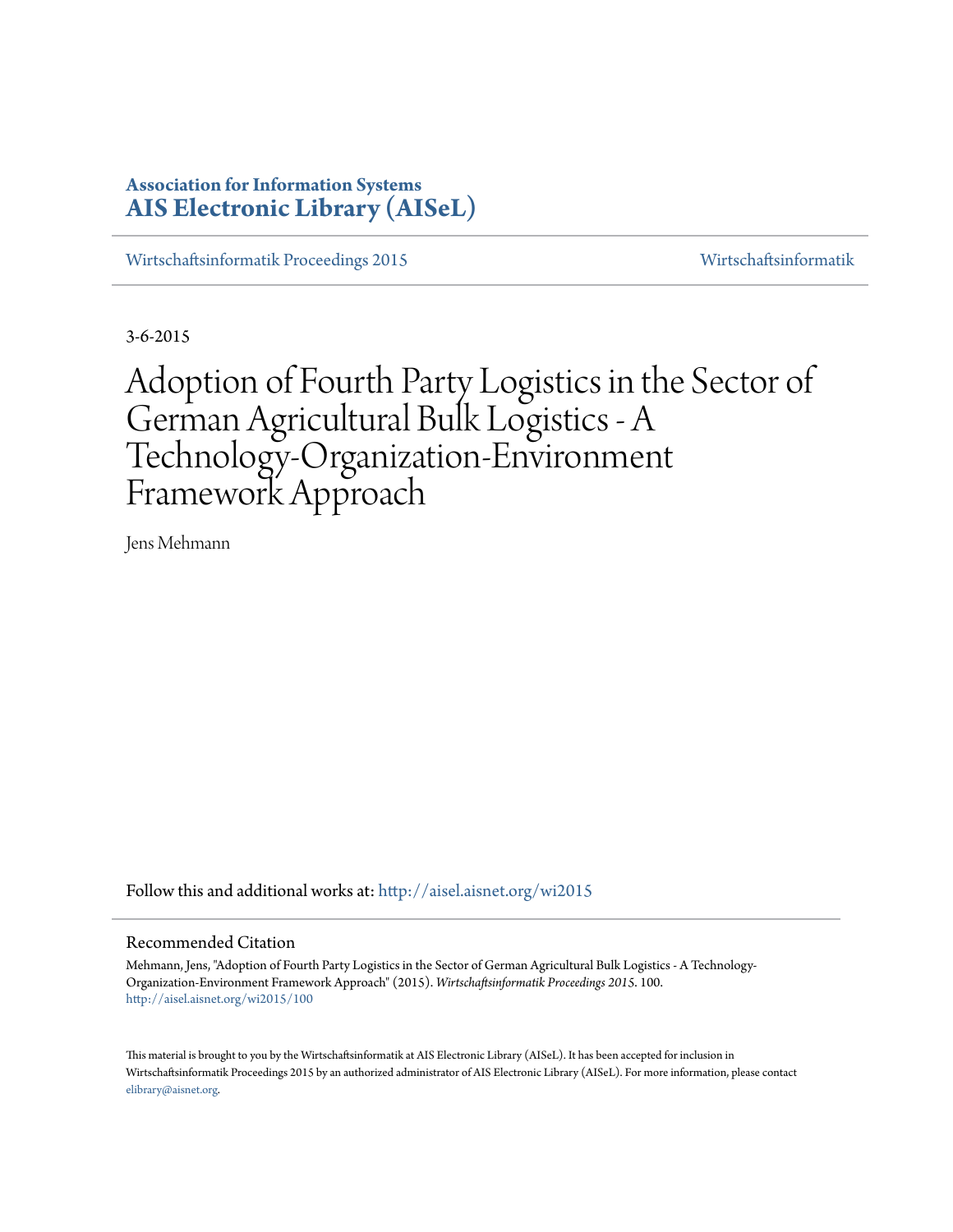# **Adoption of Fourth Party Logistics in the Sector of German Agricultural Bulk Logistics**

# - **A Technology-Organization-Environment Framework Approach**

Jens Mehmann<sup>1</sup>

<sup>1</sup> Hochschule Osnabrück, Fakultät Management, Kultur und Technik, Lingen, Germany j.mehmann@hs-osnabrueck.de

**Abstract.** This article aims at developing an understanding of the factors that promote the adoption of fourth party logistics (4PL) within German agricultural bulk logistics; hereafter referred to as diffusion factors. In order to elaborate upon the diffusion factors, we based our research on an exploratory study, and applied the Technology-Organization-Environment (TOE) framework. Within the scope of our research, we extracted those factors (e.g. external and internal logistics information technology, technology, size, services) predominantly contributing to the adoption of a 4PL approach. The study concentrates on the sector of German agricultural bulk logistics in which the 4PL approach is not implemented yet. The findings have important implications for the development of a 4PL approach within the sector. Our study provides an overview of prevailing characteristics of further diffusion factors in view of the main technologies, organizational structures and environmental influences.

**Keywords:** Fourth Party Logistics (4PL), Technology-Organization-Environment Framework (TOE), diffusion factors,

# **1 Introduction and Motivation**

The agricultural sector of the European Union is in the process of structural change. In Germany this has led to a 33% reduction of holdings during the period of 2000 to 2010 [1]. The total cultivated area, however, remained unchanged which is due to the introduction of industrial structures such as increased employment, improved harvesting technologies and enhanced methods of the processing of the harvest. One key element of the harvesting process is the post-harvest transport logistic. While in the early 90s companies and traders tended to outsource logistics activities, and thus contributed to a propagation of logistics service providers [2], this trend occurred only sporadically in the agricultural sector [3]. This may be a result of the traditional structures within the agriculture. The current agricultural value chain in the bulk segment is characterized by the activities of various actors (producers, local traders, freight forwarders, carriers, wholesalers, processors) who perform various logistical tasks e.g. including transport, storage, procurement and distribution of goods. Those actors

Mehmann, J. (2015): Adoption of Fourth Party Logistics in the Sector of German Agricultural Bulk Logistics - A Technology-Organization-Environment Framework Approach, in: Thomas. O.; Teuteberg, F. (Hrsg.): Proceedings der 12. Internationalen Tagung Wirtschaftsinformatik (WI 2015), Osnabrück, S. 1498-1512

<sup>12&</sup>lt;sup>th</sup> International Conference on Wirtschaftsinformatik.

March 4-6 2015, Osnabrück, Germany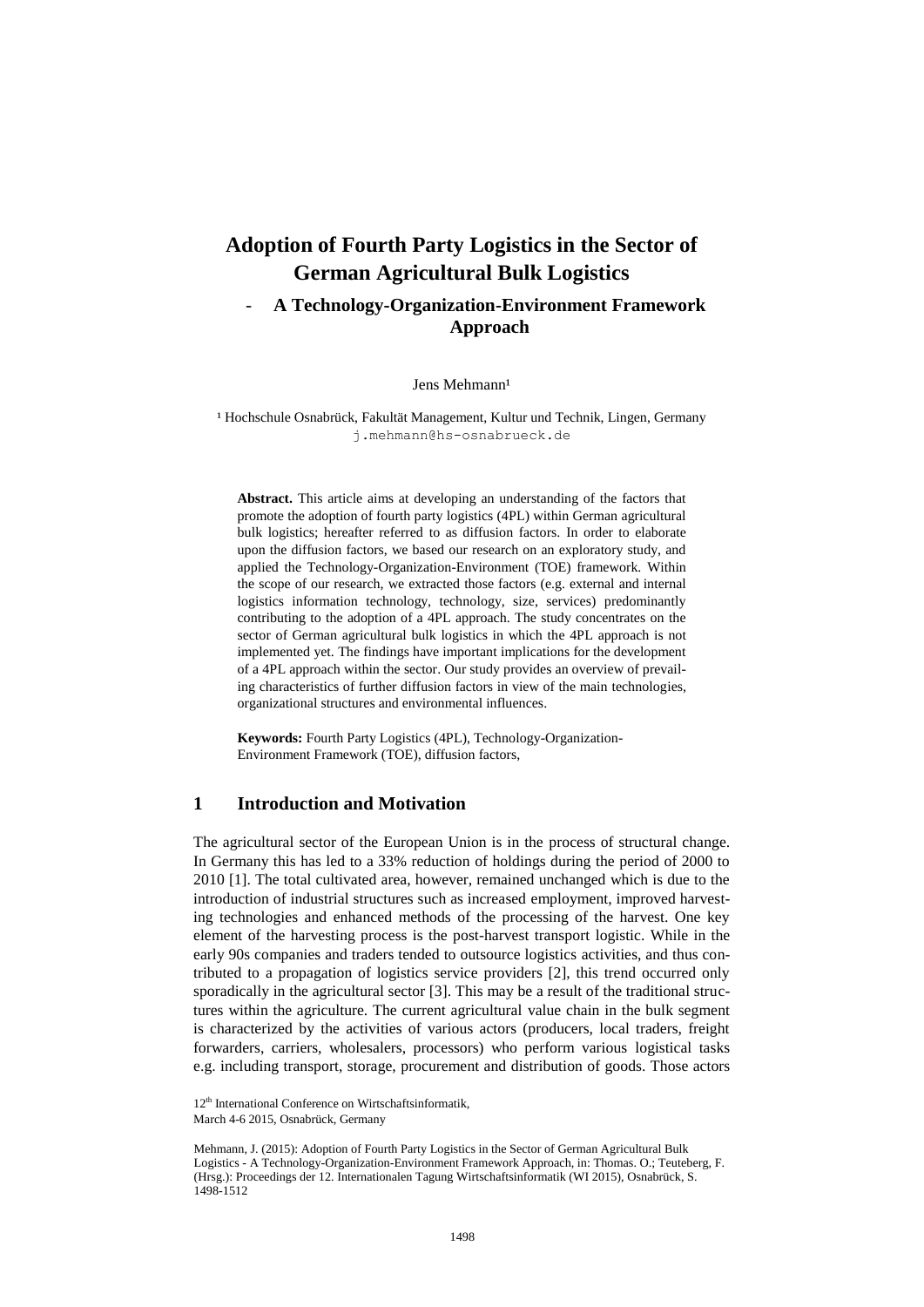possess the required transport and storage resources. Each actor is responsible for an efficient use of his own resources. The opportunity of saving logistics costs based upon a cooperation with external logistic providers (1-4PL) has been neglected [4]. Expert interviews with wholesale traders and dispatchers in August 2012 revealed the following characteristics for the German sector of agricultural bulk logistics:

- 2PL Service Provider (shippers) and 3PLs (contract logistics providers) have already established themselves in the sector in form of SME
- The area of activity mainly extends to freight transport with occasional support services such as warehousing;
- There is no 4PL acting as network integrator with respect to industrial transport planning or increasing the efficiency of transport.

Companies such as Corus [5] or even complete branches [6] work with a 4PL as a Supply Chain Manager. In the German agricultural sector, there are similar structures, however, without focus on supply chain management. The agricultural sector consists of a wholesale level which consolidates the harvest volumes for the internal market. Hence, transport activities are generated. Currently, there is no effort towards transport optimization. Each actor of the agricultural sector tries to handle the freightage of traded goods. This results in empty runs and high costs. Exploratory studies that examine the 4PL approach in agricultural bulk logistics have not been endeavored so far. This paper presents the first exploratory study of German agricultural bulk logistics with focus on the 4PL approach. The addressed research question is:

 RQ: What are the main diffusion factors of the 4PL approach in the sector of German agricultural bulk logistics?

This research question emerges from two main questions in the relevant literature:

- 1. What is the role of a 4PL [7] [8] including the actors of the transport network [9]?
- 2. What are preconditions to manage the supply chain [10] and what are the reasons of cooperation and outsourcing of transport activities in the examined sector [11]?

The research effort is presented as follows: section 2 provides background, problems and basic concepts. Section 3 addresses the TOE framework. Thereafter in section 4, the research model is described. In section 5 the empirical effort is described. Section 6 presents the survey results. Prior to the detailed presentation and discussion of the hypothesis in section 7. Section 8 summarizes limitations, further research and the main contributions.

# **2 Background**

According to Bauknight and Miller [12] the company Accenture coined the 4PL approach. During the late 90s, this approach was sporadically discussed in the literature. However, since 2002, an increasing number publications explore the approach. Especially, conference papers describe developments of 4PL platforms [13] [14].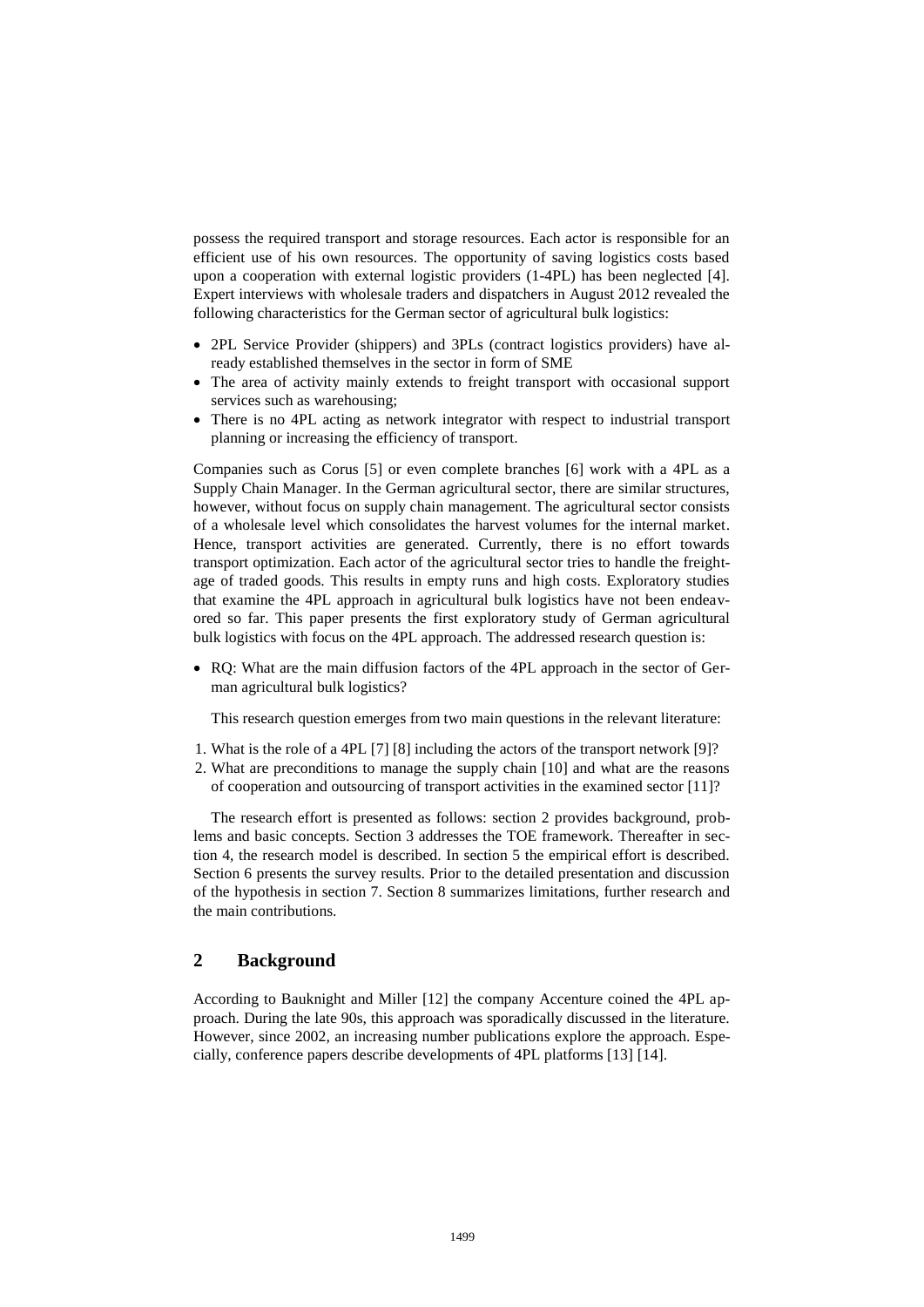Definitions of the 4PL approach are relatively uniform. The Accenture definition by Jensen [15] and Olander & Norman [16] states that: "A supply chain integrator that assembles and manages the resources, capabilities and technology of its own organization with those of complementary service providers to deliver a comprehensive supply chain solution." Win [7] supplements the aforementioned definition with criteria of asset freedom and an operational perspective. Mukhopadhyay & Setaputra [17] defining 4PL as a strategic partner and a supply chain integrator, which focuses on the resources, capabilities and technologies of its own organization and complementary service providers to provide a comprehensive supply chain solution.

In all these definitions 4PL is described as an element of a network that can contribute to a total supply chain solution. In this context 4PL may perceive various tasks. According to Gattorna and Selen [18] 4PL may be seen as a supply chain (SC) visionary, as SC planner and optimizer, project manager, service, system and information integrator [19]. 4PL should therefore include technological, collaborative and economic aspects in order to provide the features described operationally and strategically. From a strategic point of view, 4PL is supposed to manage the supply chain as well as support the cooperation of actors within that supply chain. From an operational point of view, the core capability of a 4PL comprises the supply of an IT-Infrastructure as well as the information and communication technology. The aim is to provide an information flow that enables actors in a supply chain to better network and thus participate in a complex and far-reaching transport planning process [49] Only with the support of IS and IT a 4PL is capable of mastering the challenges and complexity of a supply chain, which classifies 4PL as a relevant artefact [30].

A common information platform is necessary for the implementation of the desired tasks and for an information management within a network of actors [20]. One challenge of a 4PL is its role in implementing the skills required by customers and transportation providers (3PL), shippers (2PL) and producers with their own logistics equipment (1PL) in terms of desired services, technological connectivity and motivation of cooperation [21]. Prior to the introduction of 4PL, available services have to be implemented in a more efficient way than previously accomplished by solitary actors within the network. On the one hand, the arrangement of transportation should result in its increase in efficiency (due to a larger number of freightage commissions on the 4PL level), and on the other hand this has to be an outsourced service. Finally, the gradation between 3PL and 4PL is fluent the main difference is the asset freedom of a 4PL. Since none the 4PL has not been implemented within the sector of German agricultural bulk logistics yet, this will be an innovative step. In order to implement that, various actor perspectives have to be analyzed [50]. The TOE framework is an approach that is capable of such an analysis, and therefore is being applied.

# **3 TOE-Framework**

The TOE Framework introduced by Tornatzky and Fleischer [22] was developed to study the adoption of technological innovations. It is divided into three elements (technology, organization and environment) that may affect the introduction of a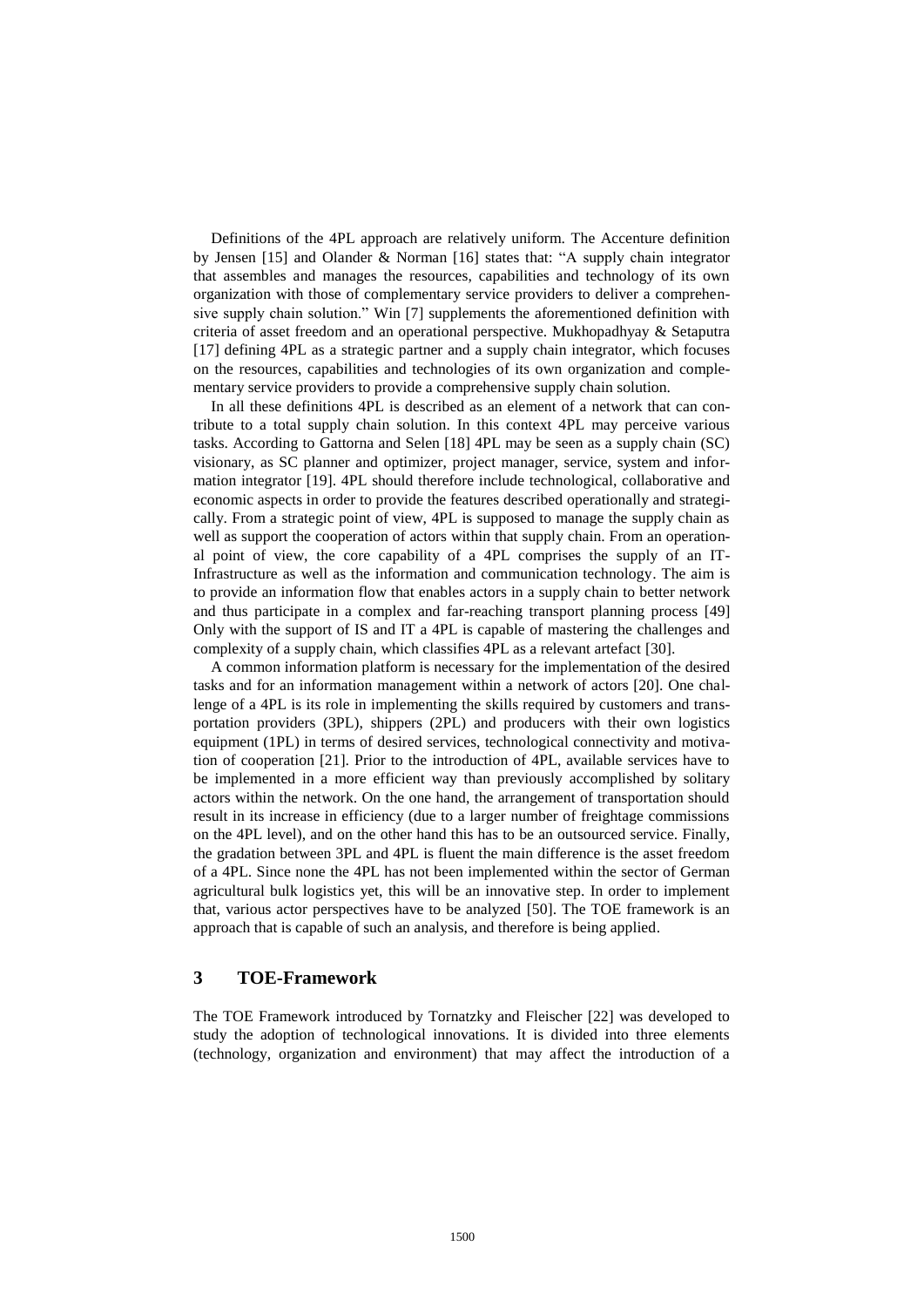technological innovation. The technology aspect refers to the available technology within a company (internal) and a market (external). The organizational aspect covers descriptive characteristics such as company size, the number of employees and internal and external resources. The environmental aspect describes the influences of the industry, trade partners and the competition situation. The literature provides a number of examples in how the TOE framework supported an analysis of technological innovation in various research contexts. For example, Bernroider and Schmöllerl [23] analyzed the impacts of operations research applications on decision support systems in the field of IT decisions. In another example the framework helped to examine the influence of mobile commerce [24] and e-business [25] on companies. Ghobakhloo et al. [26] generated a data base for using the TOE framework based upon their own surveys and interviews in the context of the adaption of electronic commerce. In the field of logistics the framework was used to investigate issues and impact of EDI [27] or RFID [28]. In this study the 4PL approach within the sector of German agricultural bulk logistics was analyzed. Only those TOE-related diffusion factors are analyzed that assume the willingness of companies to introduce innovations [29]. The 4PL approach within the annotated sector is an innovative attempt. Based upon the TOE framework seven different hypotheses have been elaborated. These hypotheses examine the diffusion of 4PL in the light of criteria that have been derived from the elements Technology, Organization and Environment of the TOE framework.

# **4 Hypotheses and Research Model**

For the identification of relevant diffusion factors of a 4PL, the elements of the TOE framework are examined to generate hypotheses. This way a methodological consistency between TOE framework including its elements and the 4PL approach is achieved.

#### **4.1 Technological context**

An important aspect of developing the 4PL approach is an increased networking of actors and their focus on the information flow. This way a 4PL can work as an integrator [17]. IT Platforms with various interfaces serving as connectors among multiple actors are described and conceptualized in the literature [30] [13]. The application of IT in the supply chain is as a benefit that companies mainly use for the operational execution of business processes [31]. IT consists of internal logistic information technology (LIT) and external LIT [32]. Internal LIT includes the technology used internally for inter-departmental communication, information exchange and the implementation of internal processes. Examples of internal information technology are e.g. enterprise resource planning (ERP) systems.

External LIT facilitates communication and information that may be shared with supply chain partners. This includes interfaces, transmission media and software applications which allow an efficient exchange of information with supply chain partners. Due to the high number of small and medium enterprises (SME) in the agricul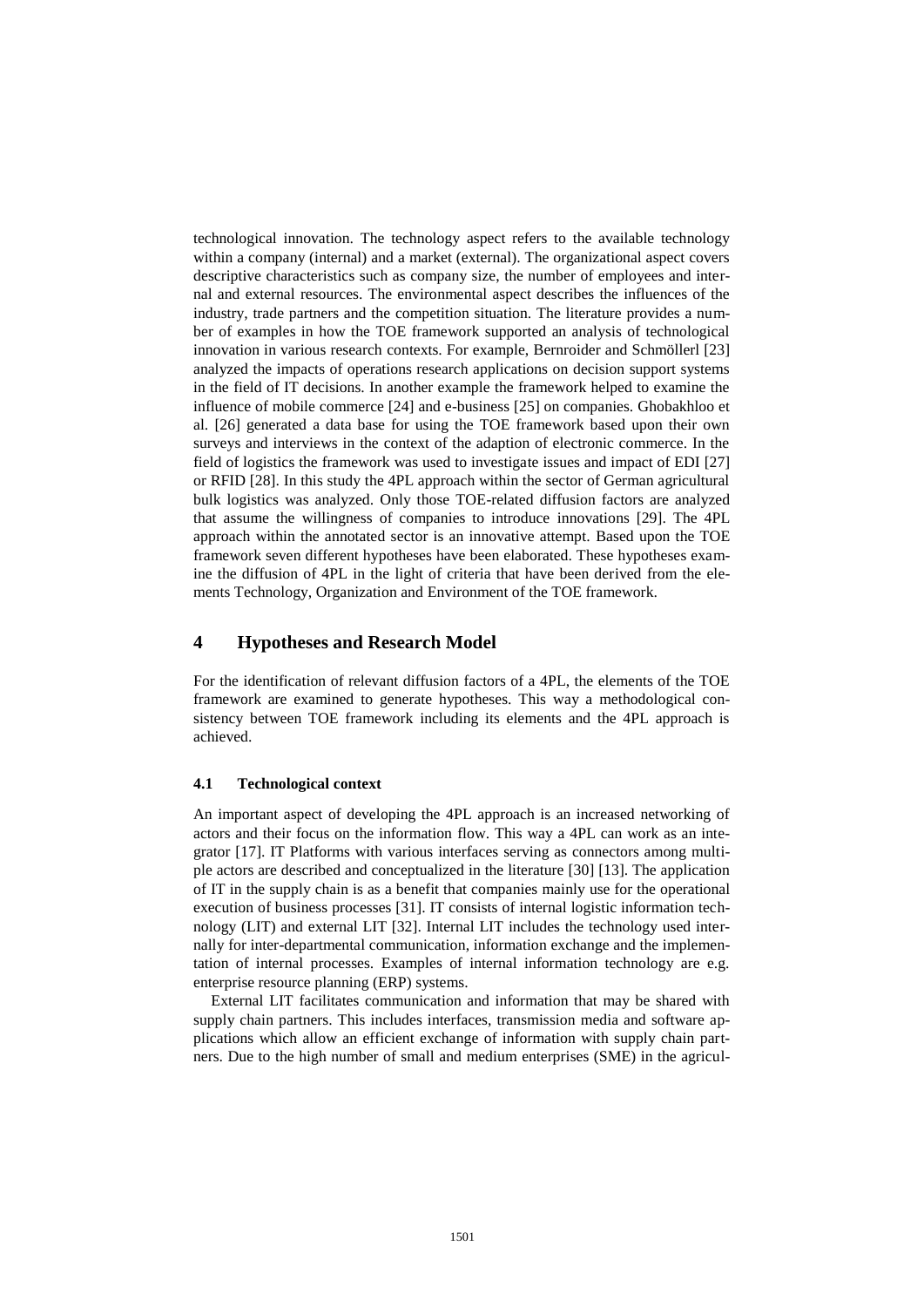tural sector, various technologies must be considered based upon insights from SME research [33].This results in a division of external LIT in telephone, fax, mobile phone, email, online portal, EDI and others to provide a variety of technologies depending on the development stage of a company. For the 4PL as an integral entity in a supply chain the available technology of the supply chain partners is important for handling tasks such as transport planning. At the same time, these technologies can cohere with the support of a 4PL. If such systems are already implemented on a company level the request for 4PL might be significantly lower. Under these circumstances the assumption can be made that there is a relationship between the external LIT and the diffusion of the 4PL approach when communication and information sharing infrastructures are used. Therefore the following hypothesis is derived:

*H1.1 A more extensive use of the existing external LIT is related to the diffusion of the 4PL approach in the sector of agricultural bulk logistics.*

In terms of internal LIT we assumed no relationship with the diffusion of the 4PL because a 4PL approach represents an optional service. Every network participant has a choice to use that offer. The internal LIT implies internal systems whereby the 4PL approach has more an external character, which results in the second hypothesis:

*H1.2 A more extensive use of the existing internal LIT has no impact upon the diffusion of the 4PL approach in the sector of agricultural bulk logistics.*

#### **4.2 Organizational context**

The size of a company is an important organizational factor for the adoption and readiness to apply new technologies and methods [22] [34]. Zhu et al [25] state that larger organizations tend to adopt innovative approaches more slowly due to their inertia. Nevertheless, they can provide greater financial resources for the introduction of new technologies. Smaller companies expect a resources-saving implementation with less communication and less cooperation than large enterprises. In terms of logistics, information management via Internet is one possibility for the performance improvement [35]. Especially SMEs are not always ready for new or internet-based technologies [36]. The internet-based 4PL approach with the provision of a common platform is of particular importance for the SME driven sector: The approach provides sufficient capabilities for a lean information flow and the connectivity of network participants [21]. The sector of agricultural bulk logistic is dominated by SMEs which at the same time act as transport services. Under the assumption of various development stages of companies in the sector, no direct correlation between company size and the diffusion of the 4PL approach may be expected. Larger companies are likely to have more experienced internet users but have already appropriate software and services available. Smaller companies may use the internet less than larger ones but would appreciate the beneficial services of a 4PL.

*H2.1 There is no significant relationship between the size of the company and the diffusion of the 4PL approach in the sector of agricultural bulk logistics.*

The service portfolio of a logistics service provider influences its role in the network [37] in a way that diffusion factors for a 4PL can be affected. In the SME environment of the sector the question arises: what kind of services should be offered by a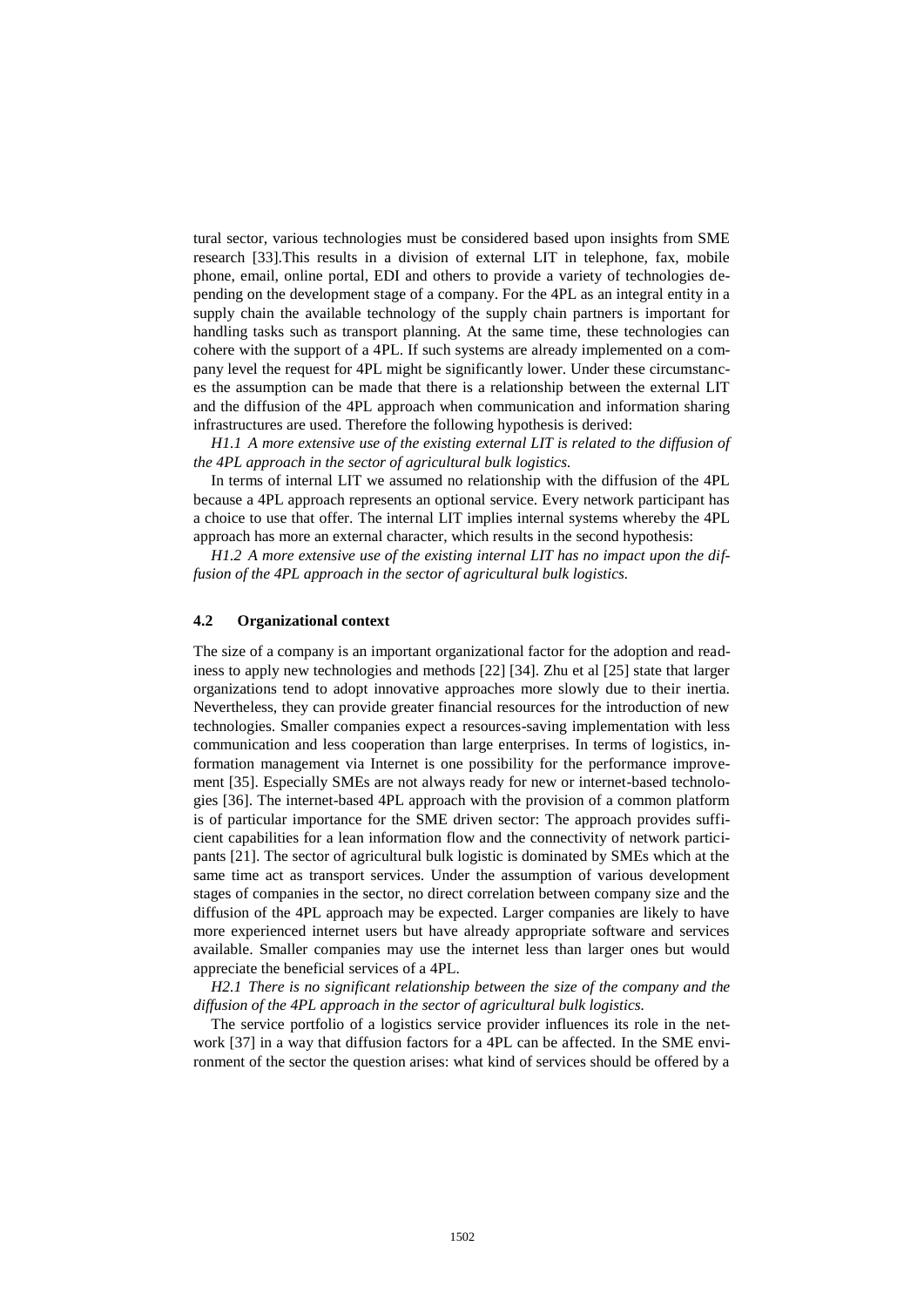4PL? Nevertheless, it is necessary to consider what services are of particular importance. This is because they often have an own service portfolio. Overlapping and similar services influence the diffusion of the 4PL approach [17]. Network actors with similar services may recognize the bundling of services as synergies so that 4PL is an option for them. With the following hypothesis we would like to proof whether or not there is a relationship between the number of services and the diffusion of the 4PL:

*H2.2 A higher number of services offered by the network participants is not related to the diffusion of the 4PL approach in the sector of agricultural bulk logistics.*

## **4.3 Environmental context**

In the literature the environmental context is described in various forms: while Tornatzky and Fleischer [22] focus on government regulations and legislation, Hart et.al. [38] take into account the influence of factors such as willingness to use of ecommerce, competitive situations and situations of trust in the market. In this context the 4PL approach can be understood as a kind of a market where customers and transport providers act as participants. For this reason, the willingness to use IT and the willingness to invest in IT are central characteristics of the actors. This is of particular importance for the diffusion of the 4PL approach. The varying willingness of actors to outsource services on the one hand, and limited trust, which is apparent in an occasional analysis of the willingness of other actors to cooperate, on the other clearly indicate a competitive situation. The readiness to use IT is a factor for the introduction of new and innovative approaches. The decision to apply IT in companies can be seen as subject to industry-specific factors such as technological change or market volatility [39]. If manual information systems such as fax and phone are preferred within the industry, the implementation of a web-based 4PL approach can be difficult. To implement this, it is necessary to develop those technologies that are capable to encourage investments in the sector [13], and that rely on the participants' willingness to invest in appropriate information and communication technologies. For this reason, it is possible that companies support the 4PL approach without the required financial resources. They may not support the recent information and communication technologies but they support the 4PL approach notwithstanding. Hence, the readiness to support the 4PL approach does not depend on the level of willingness to invest in information technologies, which is expressed in the following hypothesis:

*H3.1 There is no significant correlation between the willingness to invest in information and communication technologies and the diffusion of the 4PL approach in the sector of agricultural bulk logistics.*

Another aspect within the environmental context is the variation in structures of a 4PL approach, taking into account the core competence approach of resources theory [40]. While a typical SME (2PL or 3PL) classifies occasional services such as transport or storage as core competences in the sector, a 4PL acts as a strategic service provider. It generates greater planning periods whereby resources can be used efficiently to achieve increased levels of data transparency [5] [41]. Therefore, it is necessary that network actors outsource services and acquire targeted services from providers within the network. The following hypothesis should examine this context: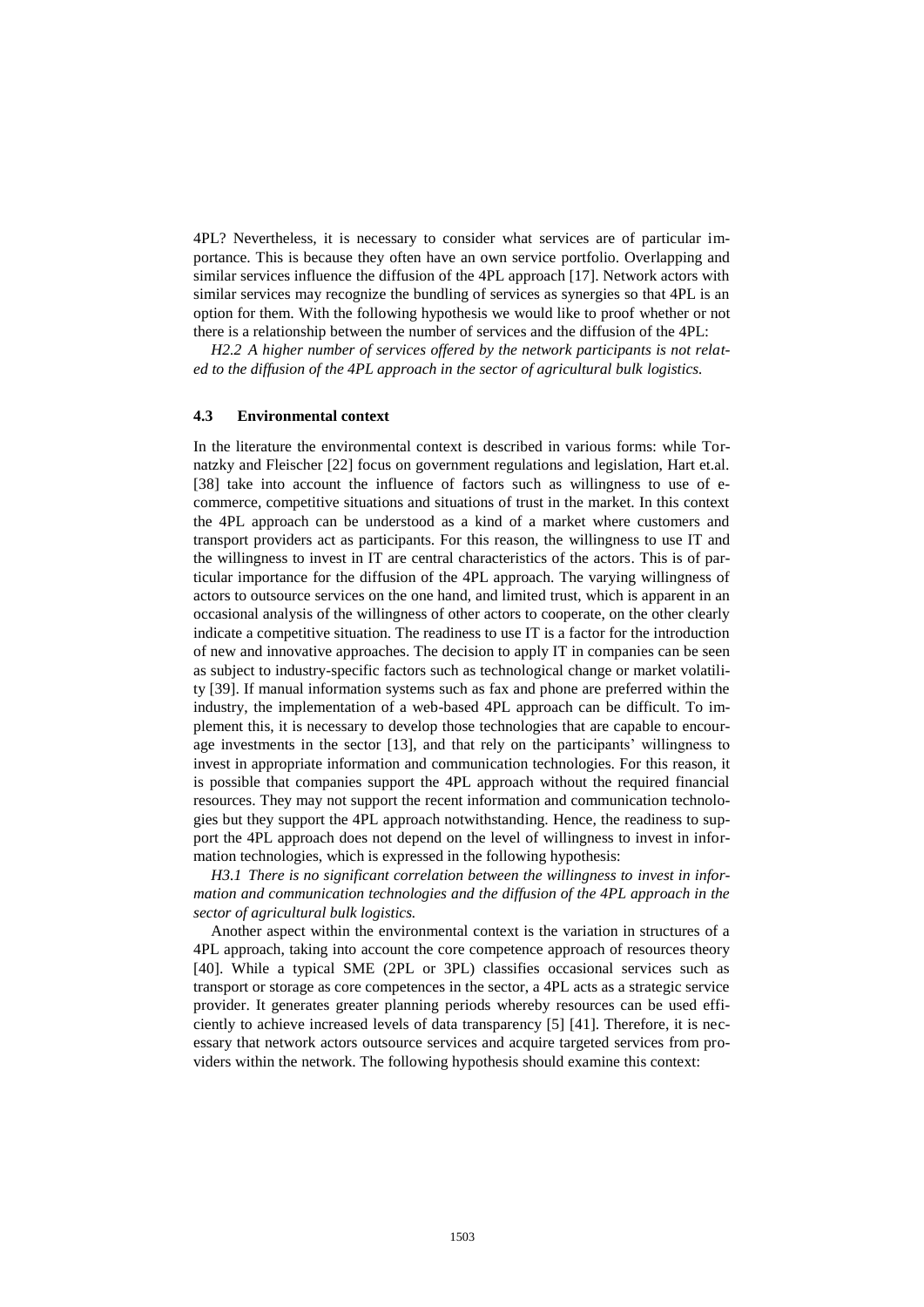#### *H3.2 A higher focus on core competencies of the network participants is related to the willingness to outsource services to the 4PL approach.*

The division of labor in a network of agricultural bulk logistics as a diffusion factor of a 4PL approach requires the technical readiness of the involved actors and their willingness to cooperate. Studies have revealed that cooperation improves the innovation capability and performance of the cooperating companies [42]. However, readiness to cooperate, trust, resources and systematic management among the companies are required [43]. Willingness and confidence should be a premise for tasks and services, which could be provided to actors of the network that are more efficient. In view of actor behavior in the SME-driven sector trust and readiness to cooperate might be difficult to accomplish. This could hamper the emergence and transparency of information in the form of a 4PL platform. A transparent exchange of information is a central characteristics for the 4PL approach [21]. A 4PL provider is not a direct competitor, network actors might be more easily willing to exchange information than through a direct cooperation. Therefore, a direct relationship cannot be presumed.

*H3.3 There is no significant relationship between the cooperative approach and the diffusion to support the 4PL approach.*

The derived research model is displayed in Figure 1. The research objective is to identify the factors that will help to understand the diffusion factors of the 4PL approach in the sector of German agricultural bulk logistics.

The research model (Figure 1) includes seven factors, which are deduced from three different contexts of the TOE framework, and represented in form of seven hypotheses. In the technological context, the external LIT and internal LIT are central [32]. In the organizational context a distinction is made between company size and the number of services by the network participants [34]. As part of the environment context there is some differentiation between the participants' willingness to invest in IT, to outsource services to the 4PL and to cooperate [43]. In order to test the seven different hypotheses empirical data must be collected and analyzed. The methodology for the data collection is described in the following section 5.

**Fig. 1.** Research Model

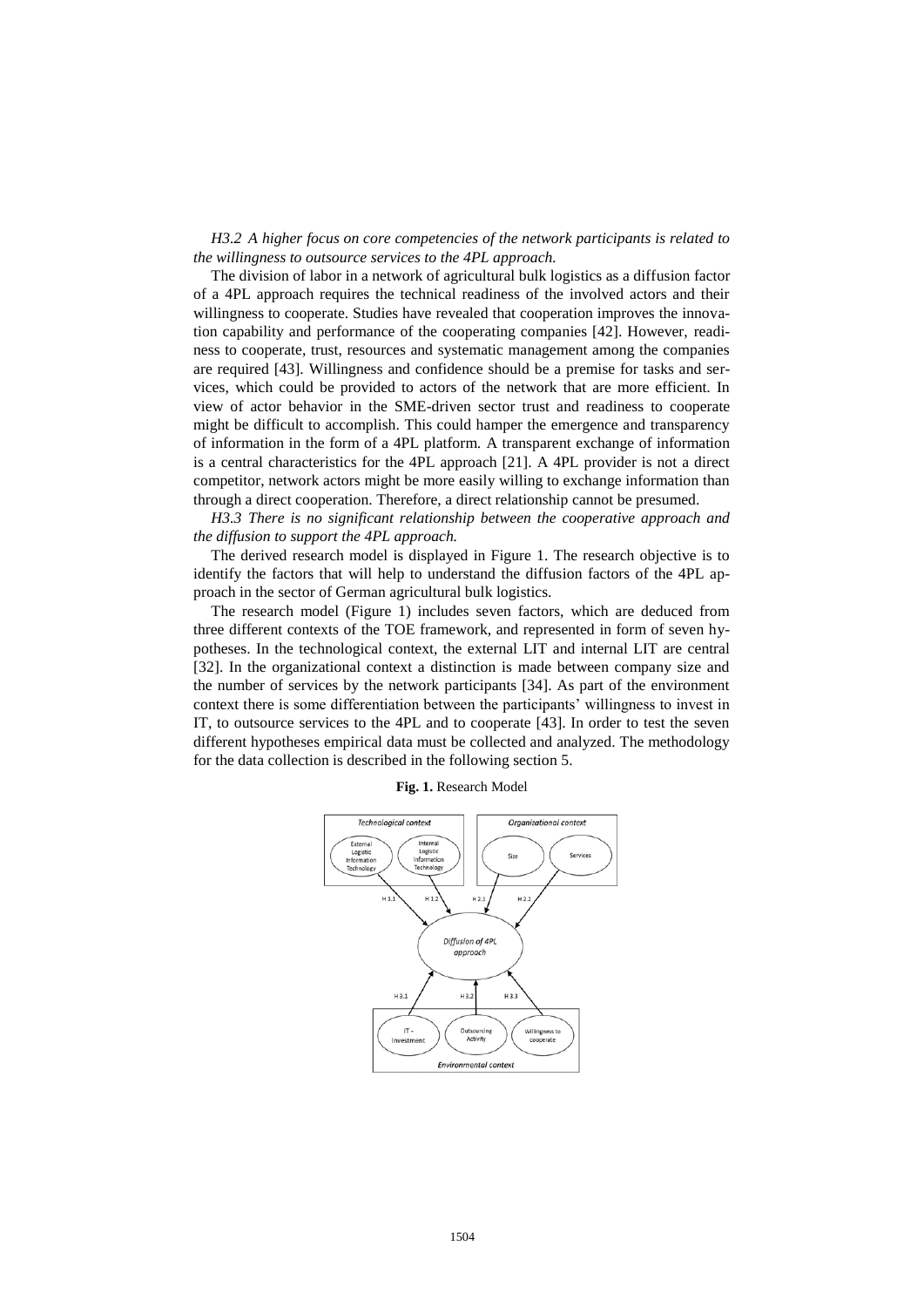# **5 Actor selection, data collection and empirical knowledge**

The TOE concept including its three main elements provides a well structured conceptual framework for designing empirical research. This way the derived hypotheses can be tested, and the opportunities for the diffusion of the 4PL are indicated in detail. However, the survey population must be chosen carefully because of the high degree of specialization and the close relationship to the sector. For this reason stakeholder involvement and actor analysis is required prior to the actual survey. Data collection and enhancement for this study was accomplished in cooperation with a research partner (wholesale level) who is an actor in the field of agricultural bulk logistics. This partner identified the most relevant actors and experts in the field. As a first step semi-structured interviews were conducted. Those experts, two 2PL, two traders and two 3PL, were selected with the aim to provide various actor perspectives within this sector. The results of the expert interviews helped to identify the sample. The actors types 2PL and 3PL are most likely to make the transition to the 4PL approach. For this reason a high representation of these two actor types was envisaged. With the help of Limesurvey an online Survey was generated and provided to the selected actors. The survey design was evaluated by those experts of the sector who had worked for at least 8 years as dispatchers. Based upon the experience of these experts with actors of type 2PL and 3PL, they helped to find the appropriate terminology for the survey. The survey has the aim to detect the potential for the introduction of the 4PL approach in the sector. For this reason quantitative and qualitative questions were raised with the opportunity to comment and annotate. Two 2PL actors tested the revised draft of the survey in a pretest. This test resulted in the final version of the survey, which was sent to 146 2PL and 3PL between October 2012 and November 2012 (for the results, please, also refer to the appendix https://www.dropbox.com/s/lg14re5pmhwuyfk/WI15%20\_Anhang.pdf).

# **6 Results**

The data collected in our study were measured at different scale levels. The items in the questionnaire were scaled in a way that the analysis could be performed using non-parametric (distribution-free) tests. Given a sample size of 31 a gausian distribution could not be assumed since companies have developed differently in terms of technology, organization and environment depending on the enterprise size. For the calculation of the difference hypothesis, the Wilcoxon-Mann-Whitney test and the Kruskal-Wallis test were used. The implementation of the function test was based upon the correlation coefficients (Spear man's rho). Mathematically, this approach does not result in deviation, since it uses the median [44]. The hypothesis tests were analyzed within groups (Kruskall-Wallis-Test) with the Mann-Whitney-U-Test and using a bivariate correlation. The groups depend on the factors turnover, employees and number of trucks of the participants. The result of the group building is the distribution of small businesses (32%) (Turnover  $< 0.5$  Mio, Employees  $< 5$ , Trucks  $< 5$ ), medium businesses (36%) (Turnover  $0.5 - 2.5$  Mio., Employees 6-20, Trucks 6-20)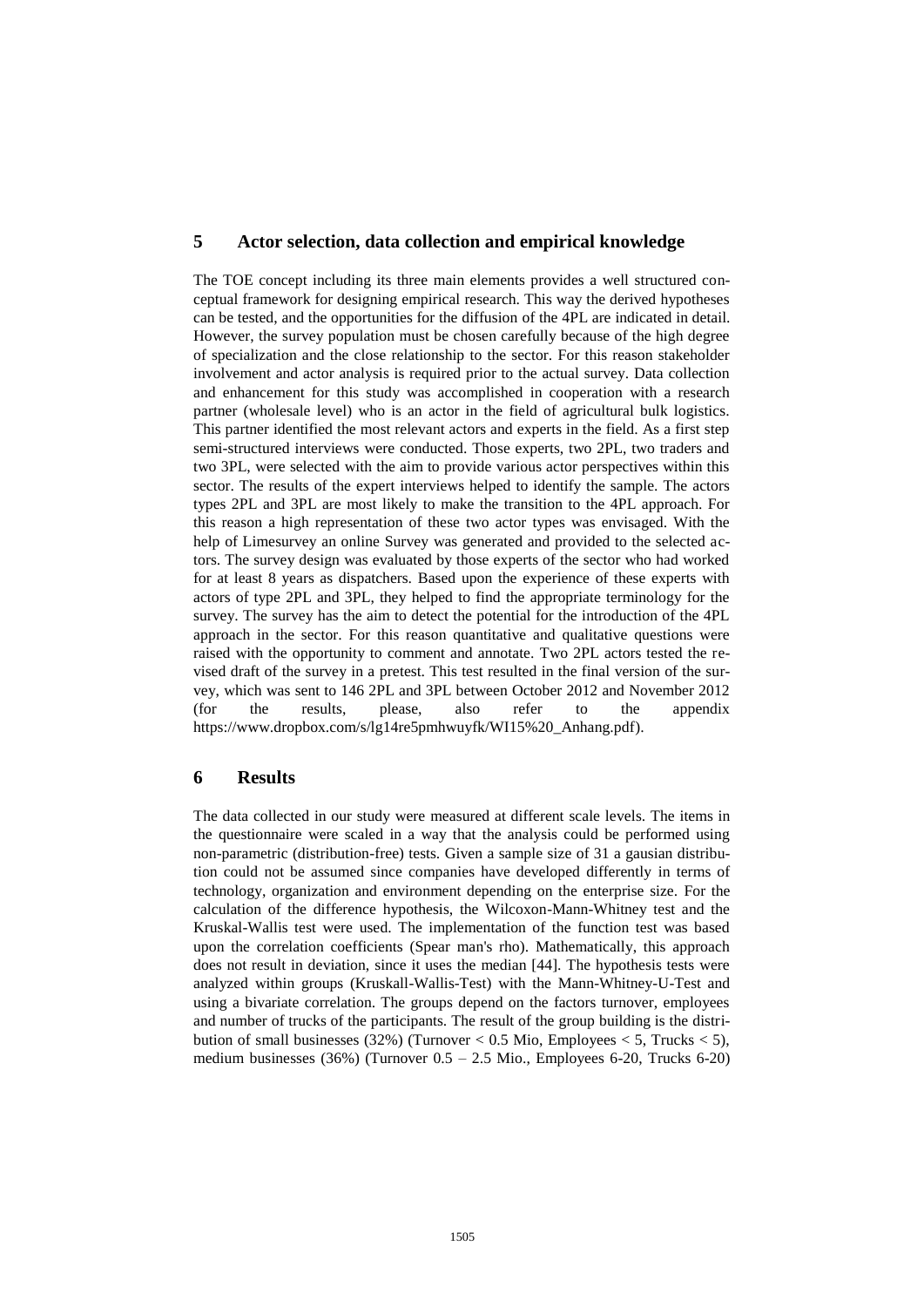and large companies (32%) (Turnover  $>2.5$  Mio.,  $>21$  Employees, Trucks  $>21$ ). All together 31 questionnaires were completed, which implies a response rate of 21.23%. Table 1 in the appendix displays the characteristics of the participants. Table 2 in the appendix shows the main characteristics of the companies of the survey.

The transport volume corresponds to approximately 12,400 transport units / company in the segment of full loads. Although the sample is comparatively small in terms of the available quantitative data, it is nonetheless a useful statistical outcome [45]. Various reports have demonstrated that feasible results can be achieved with small sample sizes such as ours (i.e.  $n = 20-40$ ) (see Goodhue et al. [46]). Furthermore, it is worth mentioning that our sample represents approximately 24% of the Northern German agricultural bulk logistics sector. To classify the situation of the market the questionnaire asked for outsource activities and purchase activities of services (Appendix Fig. 1). If particular functions are outsourced, these are predominantly accounting and workshop (repairs) as well as for IT, truck and ship freight. Twenty of the companies who responded to the questionnaire would be willing to invest up to 5 % of their revenue (average 2.4%) for a possible 4PL service provider in a network. Furthermore, in our survey we asked about the services a company would desire from a 4PL. For this purpose, there was a choice of 39 different services. Figure 2 (Appendix) displays the most requested 10 services. Table 1 (Appendix Table 3) lists the evaluation results of hypotheses testing. The sample size, the correlation, the significance as well as the acceptance or rejection of the hypotheses is presented.

| <b>Hypothesis</b>      | <b>Sample</b> | <b>Testing of group differences</b> |                |                            | <b>Testing of correlation</b> |                     | <b>Perception</b> |
|------------------------|---------------|-------------------------------------|----------------|----------------------------|-------------------------------|---------------------|-------------------|
|                        |               | Chi-<br>square                      | df             | asymptotic<br>significance | <b>Correlation</b>            | <b>Significance</b> |                   |
| Technological context  |               |                                     |                |                            |                               |                     |                   |
| H1.1                   | 31            | 5.068                               | 3              | 0.167                      | $-0.277$                      | 0.132               | Not supported     |
| $H1.2$ :               | 31            | 3.062                               | 3              | 0.382                      | $-0.050$                      | 0.788               | Supported         |
| Organizational context |               |                                     |                |                            |                               |                     |                   |
| H2.1:                  | 31            | 0.046                               | $\mathfrak{D}$ | 0.977                      | $-0.033$                      | 0.861               | Supported         |
| $H2.2$ :               | 31            | 0.769                               | 3              | 0.857                      | $-0.014$                      | 0.938               | Supported         |
| Environmental context  |               |                                     |                |                            |                               |                     |                   |
| H3.1                   | 31            | 4.018                               | $\overline{c}$ | 0.134                      | $-0.302$                      | 0.098               | Supported         |
| H3.2                   | 20            | 3.391                               | 4              | 0.495                      | 0.267                         | 0.256               | Not supported     |
| H3.3                   | 31            | 4.417                               | ٩              | 0.220                      | 0.312                         | 0.088               | Supported         |

**Table 1.** Results of the hypotheses testing

# **7 Hypotheses testing and Discussion**

The goal of our research was a better understanding the diffusion factors of the 4PL approach in the sector of German agricultural bulk logistics. Based on the TOE framework, various factors have been worked out. The results reveal the current situation as well as a potential for further research activities. In the following paragraphs the individual factors are discussed in more detail.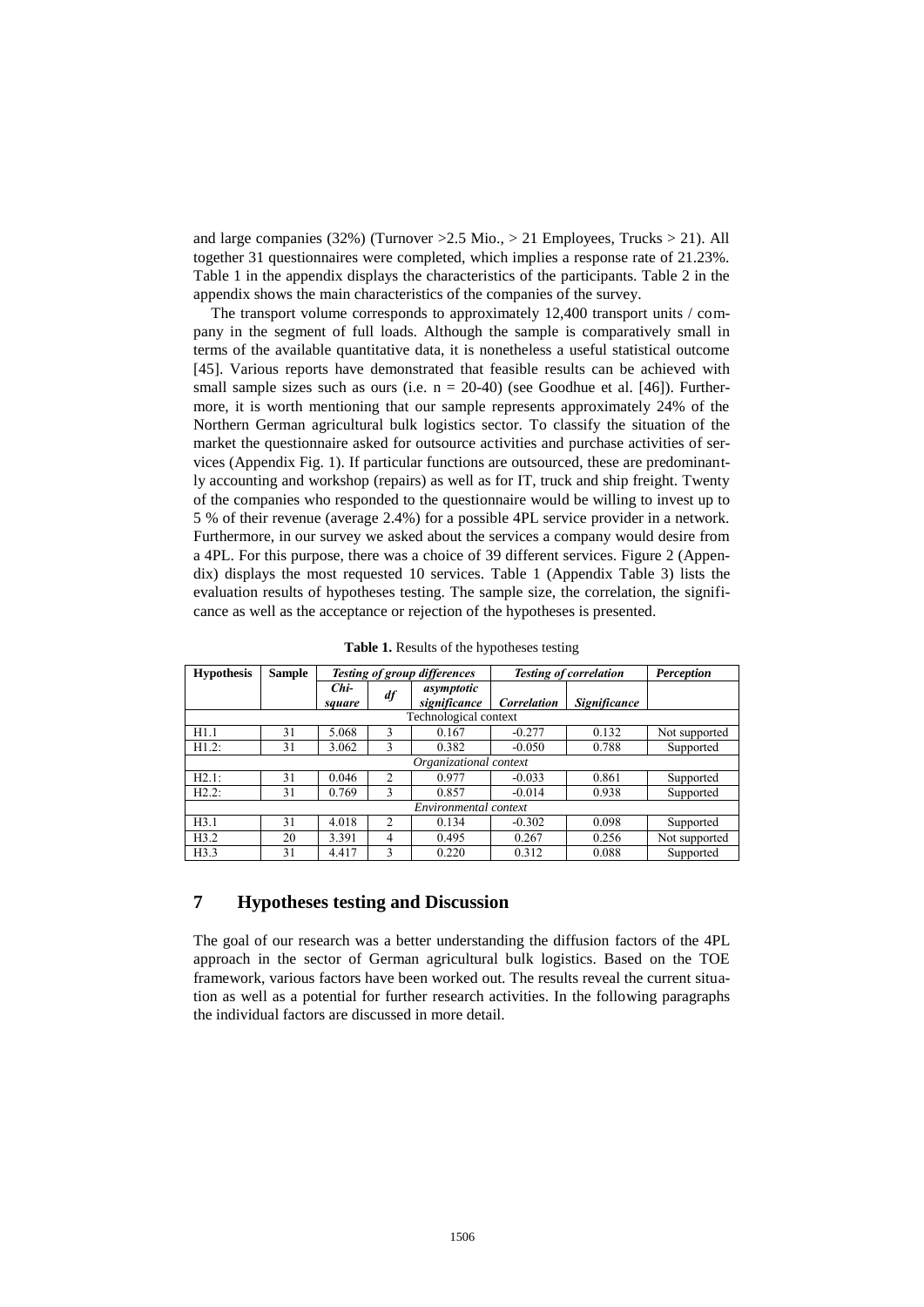#### **7.1 Technological context**

Information technology plays a significant role in the companies' success within the supply chain. An effective technological environment enables value-added services, such as transparency and tracking of products [18]. The means of IT involve logistical processes, sharing information and minimizing interfaces for the networking of companies [47]. These technologies are special for a 4PL as a possible provider for a sector to provide services for the supply chain participants. H1.1 suggests that supply chain participants are stronger linked to each other by help of external communication facilities, and they use newer technologies for information processing. Our survey demonstrates that the use of external LIT is rather low in the sector. The prevailing communication means are telephone and fax (96.7%) as well as email (87%). Information technology such as EDI, RFID and barcodes are only used occasionally. The analysis of the relationships resulted in a negative correlation (-0.277) and a significance level of 0.132, therefore hypothesis H1.1 cannot be confirmed. Little use of external LIT and the low level of awareness of the 4PL approach in the sector could be a cause for this result. Hypothesis H1.2 is confirmed with an underlying correlation -0.050 and a significance of 0.788. However, the analysis of the application of internal LIT reveals that only 30% of the respondents use ERP and other systems for internal communication and data processing. Respondents' quotes such as: "We use software to connect GPS and application systems (including route planning)" substantiate that. On the one hand, there is a possible potential of the sector, on the other hand some of the companies use their own existing internal LIT. For a diffusion of the 4PL approach the existing internal LIT has to be taken into consideration.

#### **7.2 Organizational context**

The size of a company is an important factor in the decision-making process for the introduction of innovative approaches [48]. The sector of agricultural 2PL and 3PL comprises mainly SME. When analyzing a possible introduction of a 4PL approach the size of the company is a criterion. Testing hypothesis 2.1 revealed that the size of a company does not correlate with the readiness to support the 4PL approach (-0.033). Therefore, the hypothesis H2.1 can be confirmed. Different development perspectives towards a 4PL approach could be a reason. Larger companies with lot of IT and other services may not have the need for a 4PL as they have the capability to develop those internally. Moreover, small companies might suffer from a synergy effect of an emerging 4PL within the network as they could result in a price deterioration among 2PL actors. Nevertheless, smaller companies recognize a potential for applying a 4PL, in spite of their existential fears. This was attested with statements such as "live and let live" or "fair play". The presumption of the H2.2 hypothesis was that network participants who offer a variety of services do not want to support a 4PL. A relation that confirms the hypothesis was not be indicated (correlation -0.014, significance 0.938). The negative correlation might be indicating that companies who offer many services are unwilling to support the 4PL. An average of two services per company is offered. This includes the transport of goods (90%) as well as logistical advice (3.5%)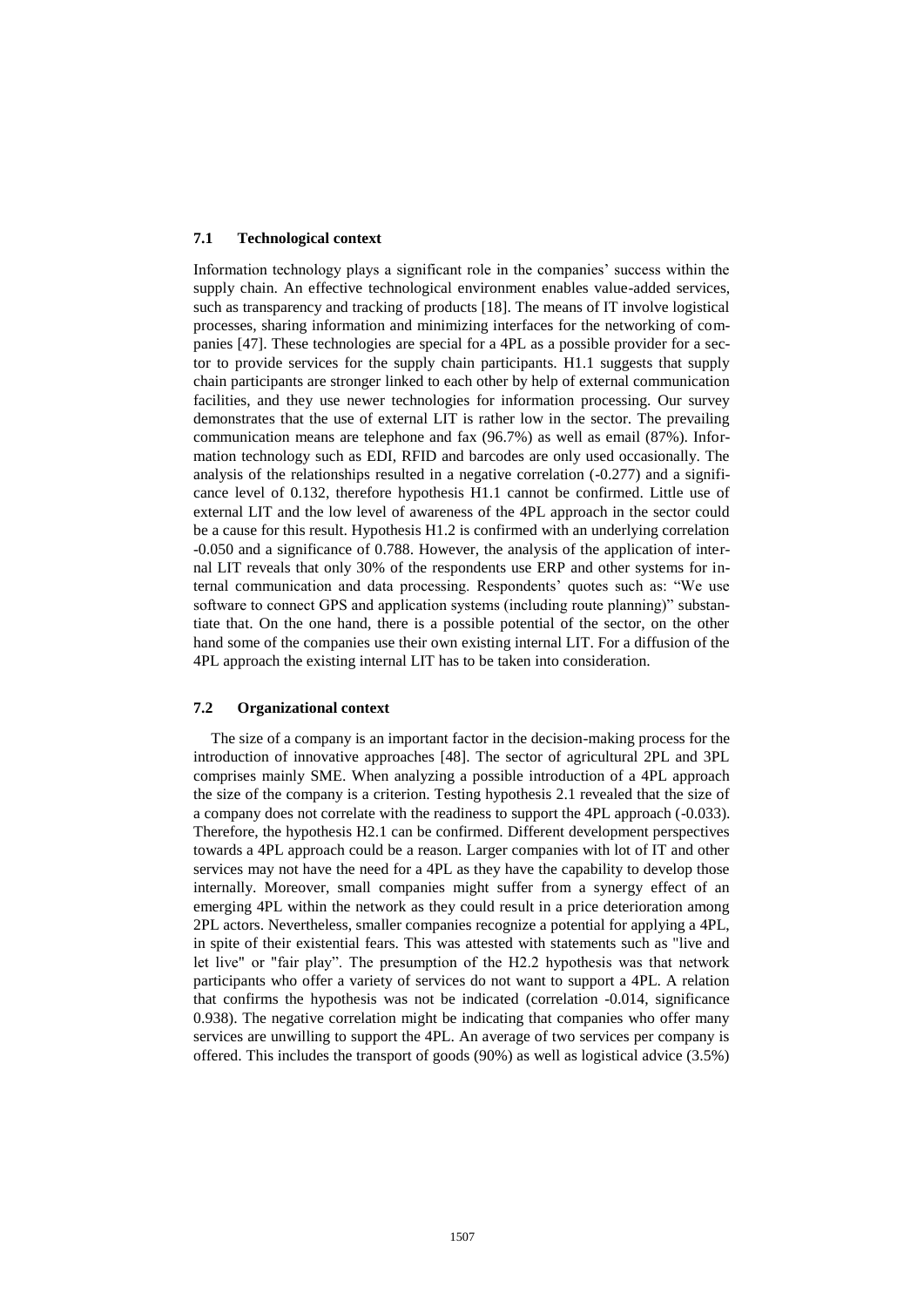and warehousing (2.6%). None of the respondents was offering IT services. This confirms the low implementation and use of information and communication technologies (ICT). Services predominantly consist of transport functions (90%) and a lack of services such as track and trace or dispatchers indicates a potential for a 4PL [7].

#### **7.3 Environmental context**

When introducing a 4PL, different environmental impacts have to be observed. Apart from the willingness to invest, an industry's readiness to outsource and its cooperativeness have to be examined. With regard to the willingness to invest it was not possible to determine a significant correlation between the willingness to invest in ICT and the diffusion of the 4PL approach (H3.1) (correlation -0.302, significance 0.098). Thus, the hypothesis was confirmed . However, in order to increase transportation sales actors are willing to invest in the exchange of equipment and new mobile technology. The majority of the participants acknowledge the 4PL as a potential cooperation partner for networking more than a partner for an improvement of the economic situation. Hypothesis H3.2 has to be discarded (correlation 0.267, significance 0.256). The survey demonstrated that 30% of the activities are outsourced. This relates predominantly to transport overhangs which could not be used due to capacitive restrictions. If a 4PL provides similar services, the majority of respondents would be willing to use the services. In Hypothesis H3.3 there is no significant relationship between cooperativeness and the diffusion to support the 4PL approach (correlation 0.312, significance 0.088). Although no correlation could be proven mathematically, 64% of participants would support cooperation in the wake of various functions of 4PL approaches. The possible functions of planning and control, the combination of services and the development of standards for the sector have been assessed as highly important. According to Xuefang [21] a 4PL approach requires transparency. From the perspective of the carriers stock overview are less important. Functions important for cooperation are: the introduction of new technologies, training, and consulting. The explanatory model for the diffusion of the 4PL approach in the German agricultural bulk logistics sector is depicted in Figure 4 in the appendix. In this chart all diffusion factors according to the TOE framework are quantified including the correlation and the significance.

# **8 Summary and Conclusions**

#### **8.1 Main Contributions**

The 4PL approach is a novel concept and not yet widely applied. A central factor is the actors' acceptance of the introduction of a 4 PL approach in the considered sector. Moreover, the question arises whether there is a company with a strong market position to occupy the role of a 4PL actor. In a network structure with many small companies, different internal developments may be assumed. These are technological, organizational and environmental differences. The improvement of services and lowering of costs are in the focus of the developments. From a practical point of view one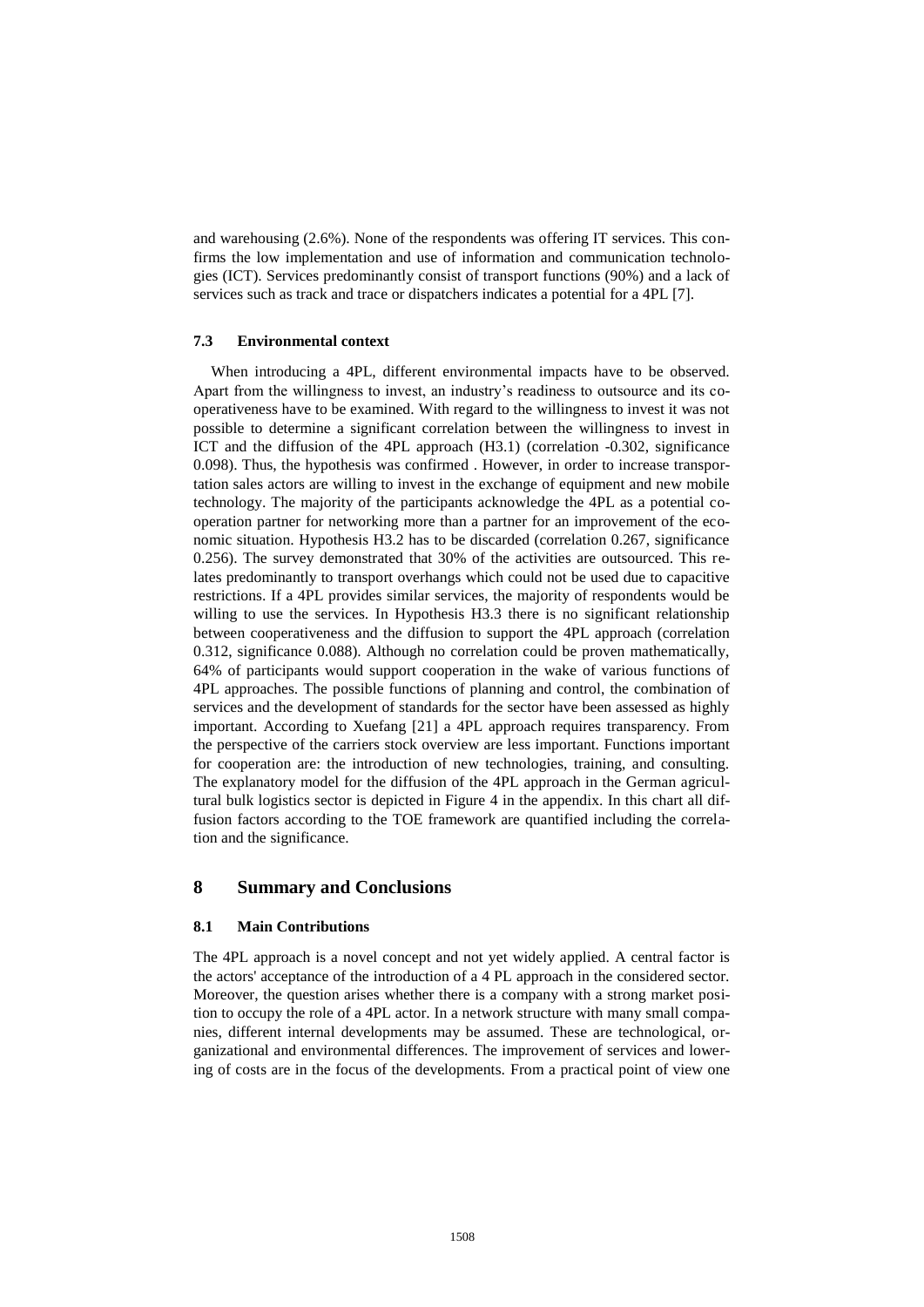of the main results is that the participants' expectations in a 4PL approach are the improvement of cooperation and networking rather than higher sales. 2PL and 3PL are willing to invest in an approach, where features and services are performed by a 4PL. However, this should not affect the core business (transport). This confirms the approach of asset freedom [7]. Based upon the survey there is a link between an increasing awareness and a willingness to work with a 4PL. There is undoubtedly a potential in this segment in comparison to other industries. The actors of the sector only have 1-2 core competencies (transport). A 4PL provider with a range of services could be a partner in the supply chain combining and implementing administrative activities. The analysis has shown that companies are willing to invest in new technology. Synergies for the carrier and for the 4PL are possible. From a scientific point of view, we provided a number of insights: Firstly, diffusion factors for a possible 4PL approach in German agricultural bulk logistics were detected. As a result we contribute to a better understanding of the non-critical considered 4PL approach in a continuously growing and increasingly connected working environment. The focus on the agricultural sector showed a potential for the 4PL. With the TOE framework, we analyzed the 4PL approach from various perspectives, and indicated a field of application in the logistical context.

#### **8.2 Limitations**

This study has several limitations which should be regarded in future research efforts. First, our study is based upon the sector of agricultural bulk logistics in Germany. Future research should also address the agricultural bulk logistics in other countries. Second, 2PL and 3PL participated in the survey because a 4PL is to the best of our knowledge not implemented yet. Future research should evaluate an industry where a 4PL is already successfully implemented and accepted by the supply network partners. A back casting of their relevant diffusion factors might deliver valuable insights for the agricultural bulk logistics. Third, the nature of the research and the available data result in uncertainties: a) the subjectivity of the respondents, because of their personal or company's perspectives and the different perception of the discussed TOE-factors. Moreover, the advanced average age of the respondents indicates a general reluctance to accept and apply recent ICT; b) the TOE framework has limitations in terms of its strict definitions of the contexts. Real world phenomena might have overlapping characteristics. However, the TOE framework applied to other industries provides a high degree of comparability. If future studies are carried out in an industry that specifies the 4PL approach in detail, yet available empirical methods such as questionnaires and surveys can be further developed, if resources are available.

## **8.3 Conclusions**

Future research fields have been discovered based on the elements and features of the TOE framework. The virtue of a 4PL approach is that varieties of support services and tools can be developed which are capable of enhancing the entire process of a transport job in the sector. In future the use of techniques in route planning for the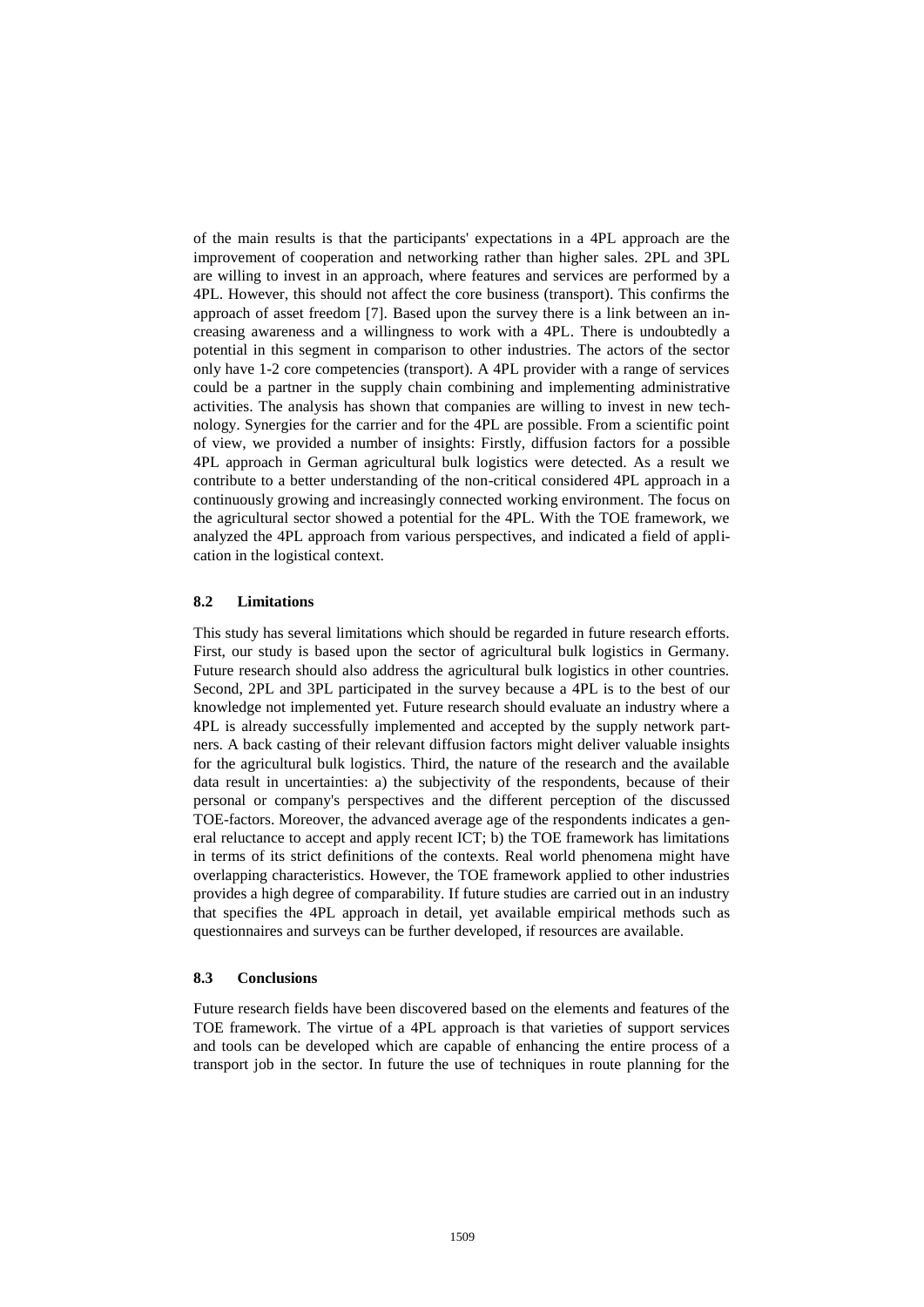sector as a service should be explored by the 4PL. This way early indicators for the operational and the strategic planning of the transport process can be incorporated. In respect of the retentiveness of several actors and the growing competition in the logistics business indicators need to be developed that show the performance of a 4PL. In this context, the 2PL and 3PL are given transparent information about their own functions but also in cooperation with a possible 4PL. Only by a high degree of cooperation the 4PL can implement the desired functions in the network.

## **References**

- 1. Planer, J.: "Anzahl landwirtschaftlicher Betriebe in Deutschland zwischen 1960 und 2010", http://www.aid.de/downloads/anzahl\_landwirtschaftlicher\_betriebe\_2012.pdf (05.06.2012)
- 2. Busse, C., Wallenburg, C.M.: Innovation management of logistics service providers: foundations, review, and research agenda. International Journal of Physical Distribution & Logistics Management 41, pp. 187–218 (2011)
- 3. Picazo Tadeo, A.J., Reig Martínez, E.: Outsourcing and efficiency: the case of Spanish citrus farming. Agricultural economics: The journal of the international association of agricultural economists 35, pp. 213–222 (2006)
- 4. Wallenburg, C.M.,: Innovation in logistics outsourcing relationships: Proactive improvement by logistics service providers as a driver of customer loyalty. Journal of Supply Chain Management 45, pp. 75–93 (2009)
- 5. Johnston, S.: Reaping the benefits of fourth-party logistics. Logistics & Transport Focus 9, pp. 34–36 (2007)
- 6. Bulk Transporter: European chemical logistics specialists launch Log4Chem venture. 76, pp. 14 (2013)
- 7. Win, A.: The value a 4PL provider can contribute to an organization. International Journal of Physical Distribution & Logistics Management 38, pp. 674–684 (2008)
- 8. Selviaridis, K., Spring, M.: Third party logistics: A literature review and research agenda. The International Journal of Logistics Management 18, pp. 125-150 (2007)
- 9. Stefansson, G., Lumsden, K.: Performance issues of Smart Transportation Management systems. International Journal of Productivity and Performance Management 58, pp. 55-70 (2008)
- 10. Evangelista, P., Mogre, R., Perego, A., Raspagliesi, A., Sweeney, A.: A survey based analysis of IT adoption and 3PLs' performance. Supply Chain Management: An International Journal 17, pp. 172-186 (2012)
- 11. Chen, H., Tian, Y., Ellinger, A.E., Daugherty, P.J.: Managing logistics outsourcing relationships: An empirical investigation in china, Journal of Business Logistics 31, pp. 279– 299 (2010)
- 12. Bauknight, D. Miller J.: Fourth party logistics: the evolution of supply chain out-sourcing. CALM Supply Chain &. Logistics Journal (1999)
- 13. Xuefang, X. Jing, Z.: Study of integrated information platform of 4PL based on collaborative environment. In Proceedings of 2nd Conference on Environmental Science and Information Application Technology (ESIAT 2010), pp. 690-693. Wuhan, China (2010)
- 14. Rui, L., Min, H., Xingwei, W.: Harmony search for dynamic logistics network design of 4PL with disruption. In Proceedings of the eighth international conference on natural computation (ICNC 2012), pp. 1181-1185. Chongqing, Sichuan, China (2012)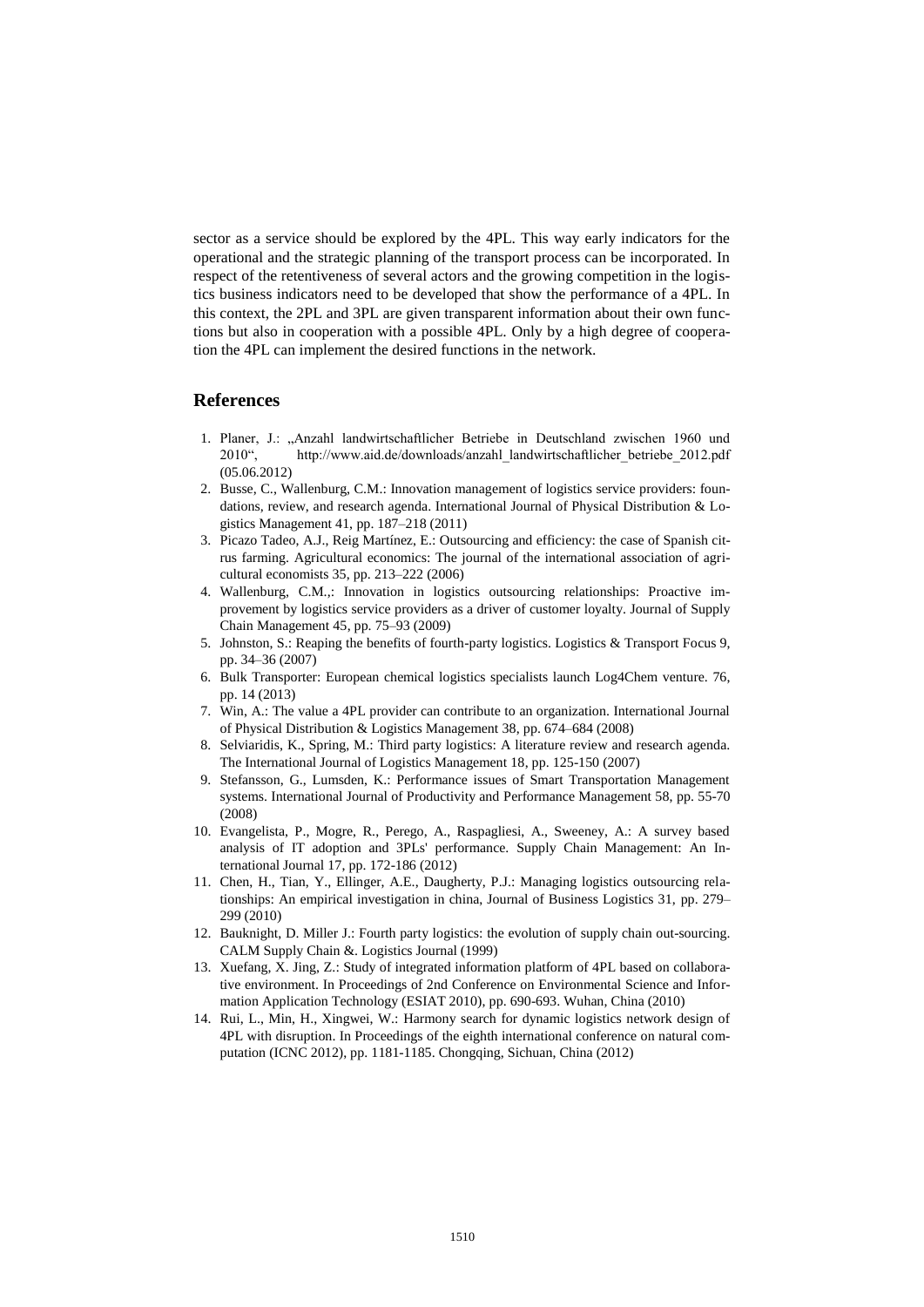- 15. Jensen, L.-M.: Humanitarian clusters leads as fourth-party logistics providers. In Dangelmaier, W., Blecken, A., Delius, R. and Klöpfer, S. (Eds.): Advanced Manufacturing and Sustainable Logistics. Lecture Notes in Business Information Processing 46, pp. 372–383 (2010)
- 16. Olander, M., Norrman, A.: Legal analysis of a contract for advanced logistics services. International Journal of Physical Distribution & Logistics Management 42, pp. 673–696 (2012)
- 17. Mukhopadhyay, S.K., Setaputra, R.: The role of 4PL as the reverse logistics integrator. International Journal of Physical Distribution & Logistics Management 36, pp. 716–729 (2006)
- 18. Gattorna, J., Selen, W.: Characteristics, strategies and trends for 3PL/4PL in Australia. http://www.laa.asn.au/pdf/3PL4PL\_Report.PDF. (06.08.2014)
- 19. van Hoek, R.I. Chong, I.: Epilogue: UPS Logistics practical approaches to the e-supply chain. International Journal of Physical Distribution & Logistics Management 31, pp. 463– 468 (2001)
- 20. Fu, D. and Zhang, W.: Integrating virtual logistics with the fourth party logistics. In International Conference on Management and Service Science 2011 (MASS). pp. 1568-1570. Wuhan, China (2011)
- 21. Xuefang, X.: Study of collaborative information systems of 4PL based on Internet. In Proceedings of the Second International Conference on Modeling, Simulation and Visualization (WMSVM 2010). pp. 206-209. Sanya, China (2010)
- 22. Tornatzky, L.G. Fleischer, M. (Eds.).: The processes of technological innovation, Lexington Books (1990)
- 23. Bernroider, E.W.N. Schmöllerl, P.: A technological, organisational, and environmental analysis of decision making methodologies and satisfaction in the context of IT induced business transformations. European Journal of Operational Research 224, pp. 141–153 (2013)
- 24. Martín, S.S., López-Catalán, B. Ramón-Jerónimo, M.A.: Factors determining firms perceived performance of mobile commerce. Industrial Management & Data Systems 112, pp. 946–963 (2012)
- 25. Zhu, K., Kraemer, K.L., Xu, S., Dedrick, J.: Information technology payoff in e-business environments: an international perspective on value creation of e-business in the financial services industry. Journal of Management Information Systems 21, pp. 17–54 (2004)
- 26. Ghobakhloo, M., Arias-Aranda, D. Benitez-Amado, J.: Adoption of e-commerce applications in SMEs. Industrial Management & Data Systems 111, pp. 1238–1269. (2011)
- 27. Kuan, K.K., Chau, P.Y.: A perception-based model for EDI adoption in small businesses using a technology-organization-environment framework. Information & Management 38, pp. 507–521 (2001)
- 28. Angeles, R.: RFID supply chains of Purdue and Cephalon: applying the TOE framework in seeking e-pedigree compliance. In Conference on Information Systems and Technologies (CISTI). pp. 1-8. (2012)
- 29. Rogers, E. M.: Diffusion of Innovations. The Free Oress, New York and London (1983)
- 30. Klinkmüller, C., Kunkel, R., Ludwig, A., Franczyk, B.: The logistics service engineering and management platform: features, architecture, implementation. In Proceedings on Business information systems 14th International Conference, BIS 2011, pp. 242–253. Poznań, Poland (2011)
- 31. Auramo, J., Kauremaa, J. Tanskanen, K.: Benefits of IT in supply chain management: an explorative study of progressive companies. International Journal of Physical Distribution & Logistics Management 35, pp. 82–100 (2005)